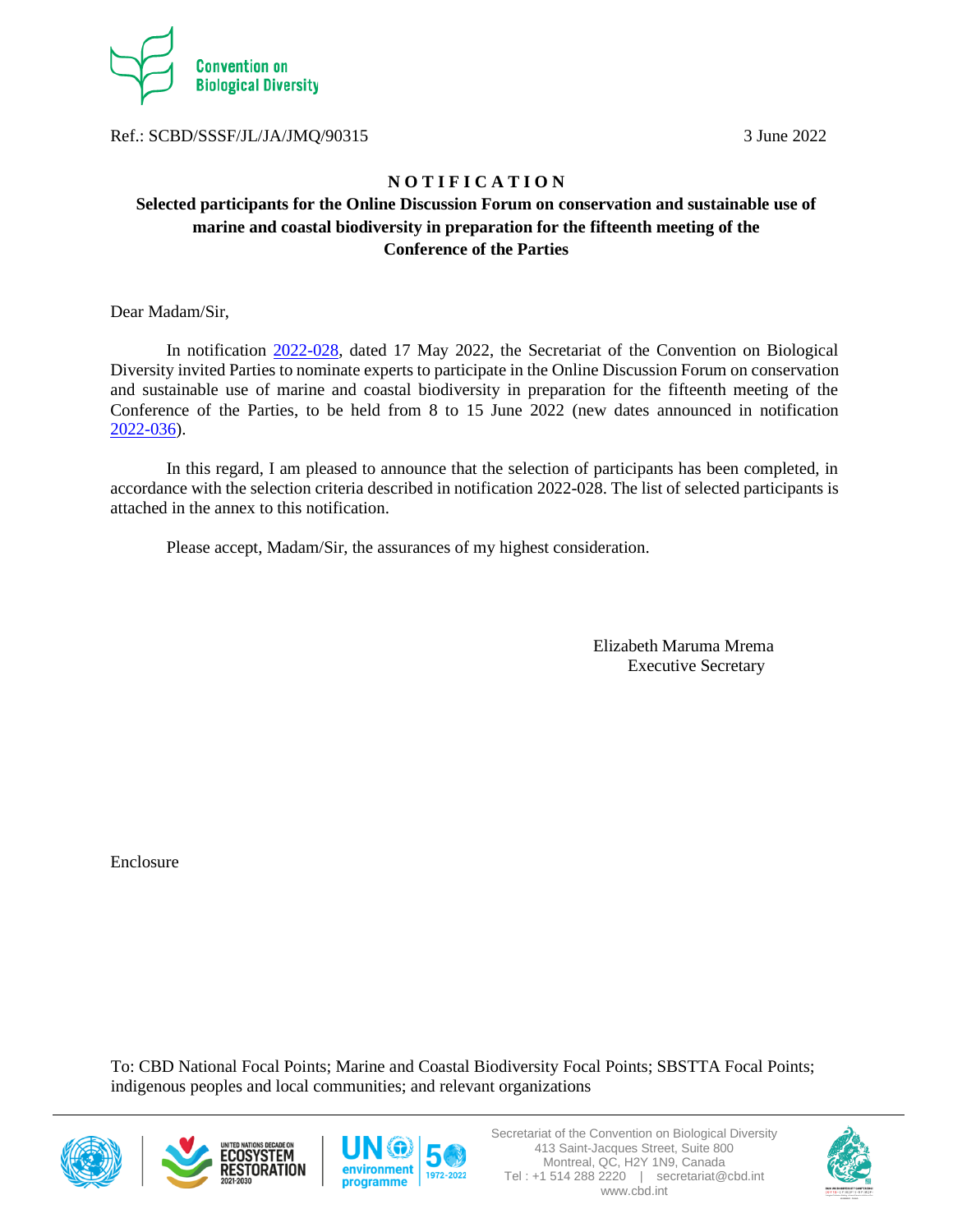### **Annex**

### **Selected participants for the Online Discussion Forum on the conservation and sustainable use of marine and coastal biodiversity in preparation for the fifteenth meeting of the Conference of the Parties 8 to 15 June 2022**

### **Africa**

Mr. Ahed Inal (Algeria) Mr. Simon Ndibnuh Patamakeen Aneck (Cameroon) Mr. Moustafa Fouda (Egypt) Ms. Fatma Zohra Hassouni (Morocco) Mr. Salomao Bandeira (Mozambique) Mr. Rudolph Cloete (Namibia) Ms. Marie-May Muzungaile (Seychelles) Mr. Steve Kirkman (South Africa) Mr. Mohammed El Khitma El Awad (Sudan)

# **Asia and the Pacific region**

Mr. Yinfeng Guo (China) Ms. Vanessa Fread (Federal States of Micronesia) Mr. Yohei Mori (Japan) Mr. Buthainah Fawwaz Batarseh (Jordan) Ms. Aisha Almarhoun (Kuwait) Ms. Karenne Tun Phyu Phyu (Singapore) Ms. Khunchanaport Wuddhivorawong (Thailand) Ms. Rolenas Baereleo (Vanuatu)

#### **Central and Eastern Europe region**

Mr. Alexander Shestakov (Russia) (*Note: only one nomination was received from CEE region*

### **Latin American and Caribbean Group region**

Ms. Monica Gabay (Argentina) Ms. Ana Claudia de Paula (Brazil) Ms. Jenny Asch Corrales (Costa Rica) Mr. Victor Eduardo Chocho Sanchez (Ecuador) Mr. Kemraj Parsram (Guyana) Ms. Andrea F.M. Donaldson (Jamaica) Ms. Dalila Aldana Aranda (México) Ms. Elisa Goya Sueyoshi (Perú) Mr. Jeremiah Edmund (St Lucia)

### **Western European and Others Group**

Mr. Piers Dunstan (Australia) Ms. Sophie Mirgaux (Belgium) Ms. Reneé Sauvé (Canada) Ms. Penina Blankett (Finland) Mr. Janos Hennicke (Germany) Mr. Adam van Opzeeland (New Zealand) Ms. Eva Degre (Norway) Ms. Elvira Garcia-Bellido Capdevila (Spain) Ms. Farah Chaudry (United Kingdom)

*.*